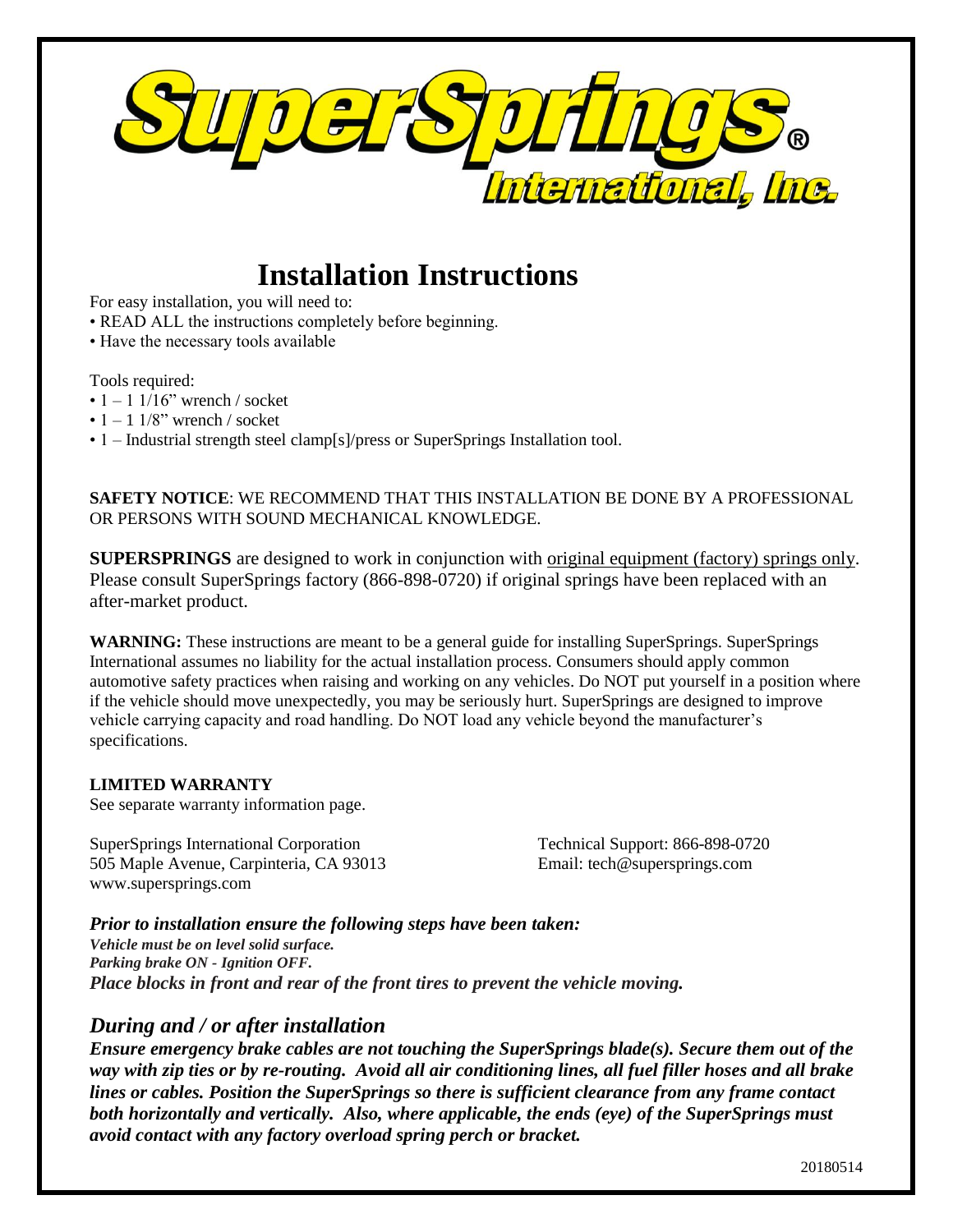### Installation Instructions SuperSprings Model # **SSA32 & SSA48** with Poly Spring Pad (PSP-19) **Dodge RAM 4500 /5500HD Chassis Cab**

Note: Installation requires compressing and affixing the SuperSprings to the factory spring pack. The model of SuperSprings and the type of factory springs are important factors in determining the amount of compressive force needed. The level of compressive/force required is greatly minimized when the factory spring pack[s] are placed in their most "relaxed  $\&$  unloaded" state.

**Step 1:** Regardless method of lifting to be employed [i.e. jack, hoist, fork lift], lifting support must only be applied via the **chassis/frame**. Removal of the wheels is unnecessary in most cases although may be required with certain commercial truck bodies. [Ex. wrecker bodies] Optionally elevate the entire vehicle rear or lift one side to begin with providing adequate lift until the back wheel[s] until slightly off the ground.

**Step 2:** Installation: Remove the SuperSprings roller bolts, steel rollers & sleeves from shackle ends. Torque of spring eye bolts is pre-set at factory and no adjustment is needed. Swing the shackles up parallel to the blade[s] in preparation to be installed.

**Step 3:** Install included PSP-19 poly spring mounting pad grooved side-up as shown on following page.

**Step 4:** Insert spring with the eye bolts threads facing outward & position top of the PSP-19. **Position the SuperSprings so there is sufficient clearance from any frame contact both horizontally and vertically. Also, where applicable, the ends (eye) of the SuperSprings must avoid contact with any factory overload spring perch or bracket.**

**Step 5:** Front Side: Adjust the spring position until the eyes are approximately located as shown on following page. Removal of plastic tab below factory spring leaf is suggested if it conflicts with roller placement. Swing shackles down into place as shown. Using a heavy duty clamp or a SuperSprings *installation tool* compress down the front until bolt, sleeve & roller can be re-assembled under the factory leaf pack, secure with nut. Note: See **"**Shackle hole selection**"** below.

**Step 6:** Rear Side: Install as in Step 5 above, swing shackles into position. Shackle should be in the space just to the inside [axle side] of the clip as shown. Optimum spring action is obtained when there is a small gap remaining between the roller & the nearest axle-ward obstacle or next leaf end. Compress SuperSpring & select desired shackle hole re-assemble & secure the shackle hardware.

**Step 7:** To install opposite side, repeat above installation method. Ensure spring eye bolts threads are facing outward. Lower, test drive and/or test load vehicle, check for SuperSpring clearance to frame, spring hangers, brake or other cables/lines. Ensure installed nuts are tightened. If needed, make any desired adjustments to vehicle level via shackle hole re-selection at this time.

**Shackle hole selection**: Use of top/upper shackle bolt holes will induce maximum preload tension and result in the greatest "lift" to the rear of the vehicle. Use of bottom/lower shackles bolt holes will induce minimum preload tension and least "lift" possible. Use of different combinations of upper/ lower shackle bolt holes, either back to front or side to side allows for leveling adjustments to be made to the rear of vehicle to accommodate varying fixed load configurations.